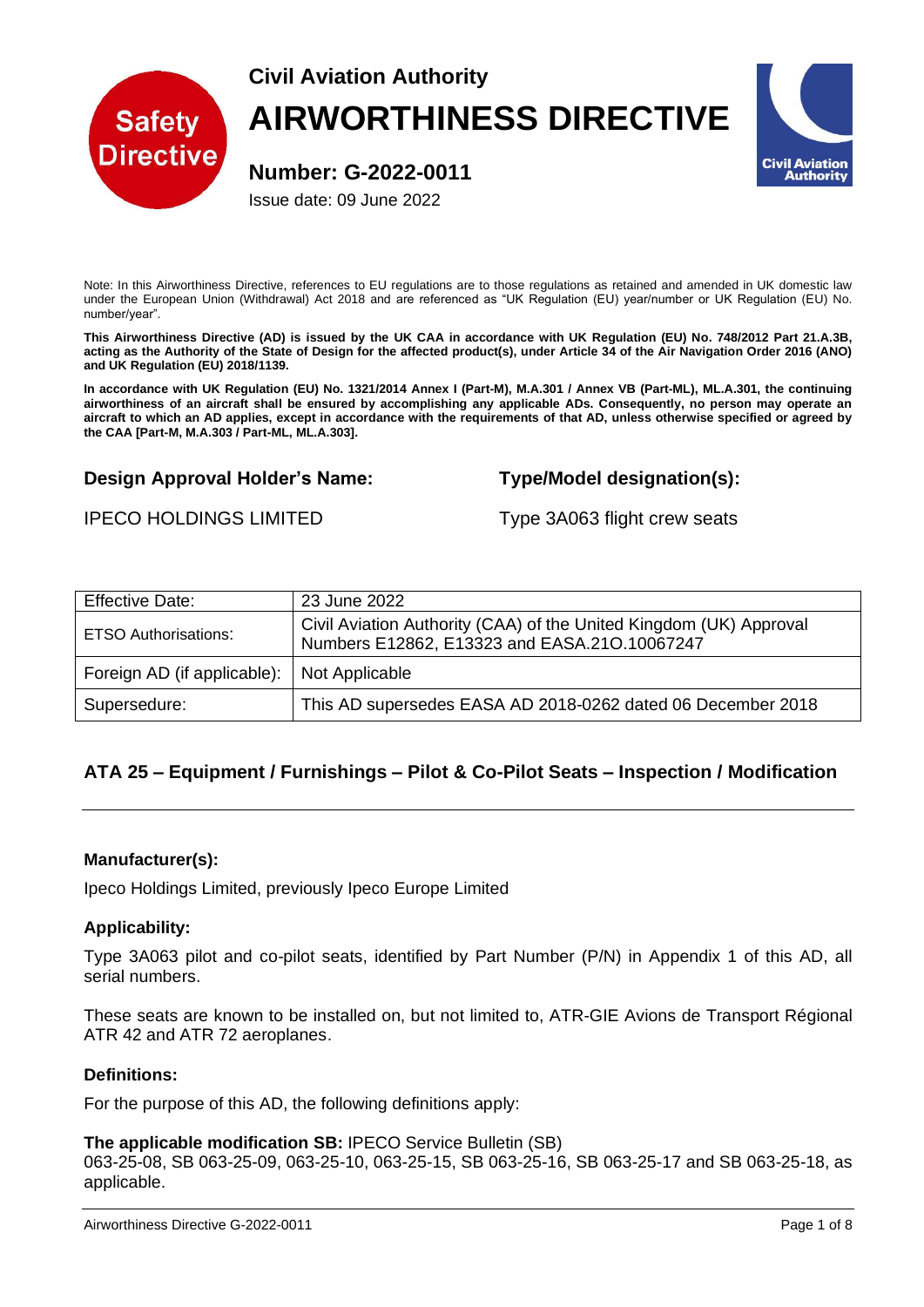**The inspection SB:** IPECO Service Bulletin (SB) 063-25-14.

**Affected seat:** A seat having a P/N identified in Appendix 1 of this AD.

# **Affected spring:** Track lock spring having P/N 1A527-0016 or P/N 3A063-0559

# **Reason:**

Occurrences have been reported of the unexpected rearward movement of pilot/co-pilot seats during take-off and landing. Investigations determined that horizontal guide block wear, presence of burrs on horizontal centre track and horizontal track lock system weakness (spring tension too low) were causes which contributed to the seat not being correctly locked.

This condition, if not corrected, could lead to further cases of unwanted flight crew seat movement, possibly resulting in reduced control of the aeroplane.

To address this potential unsafe condition, IPECO improved the quality control on the final assembly line and issued the applicable modification SB, providing modification instructions. EASA issued AD 2016-0256, requiring modification of pre-mod seats and subsequent re-identification with a new P/N.

Since AD 2016-0256 was issued, occurrences of track lock spring failures continued to be reported, including seats already modified as required by EASA AD 2016-0256. Consequently, IPECO published the inspection SB, as mandated by EASA AD 2018-0262, providing applicable instructions to inspect and replace, if necessary, any affected spring of each affected seat. EASA AD 2018-0262 retained the requirements of EASA AD 2016-0256.

This AD partially retains the requirements of EASA AD 2018-0262, which is superseded, and maintains the inspections of EASA AD 2018-0262 until the terminating action introduced by this AD, which requires replacement of affected springs and lever, and the installation of a lever control placard, is accomplished.

# **Required Action(s) and Compliance Time(s):**

Required as indicated, unless accomplished previously:

# **Restatement of the retained requirements of EASA AD 2018-0262:**

#### **Inspections:**

(1) Within 750 flight hours (FH) after 20 December 2018 [effective date of EASA AD 2018-0262], and, thereafter, at intervals not to exceed 750 FH, inspect any affected spring of each affected seat in accordance with the instructions of the inspection SB (SB 063-25-14).

#### **Corrective action:**

(2) If, during any inspection as required by paragraph (1) of this AD, any damage or incorrect installation of an affected spring (as identified in the inspection SB) is found, then before next flight, replace both springs in accordance with the instructions of the inspection SB (SB 063-25- 14).

# **Credit:**

(3) For affected seats: If, during any inspection as required by paragraph (1) of this AD, any damage or incorrect installation of only one affected spring (as identified in the inspection SB) is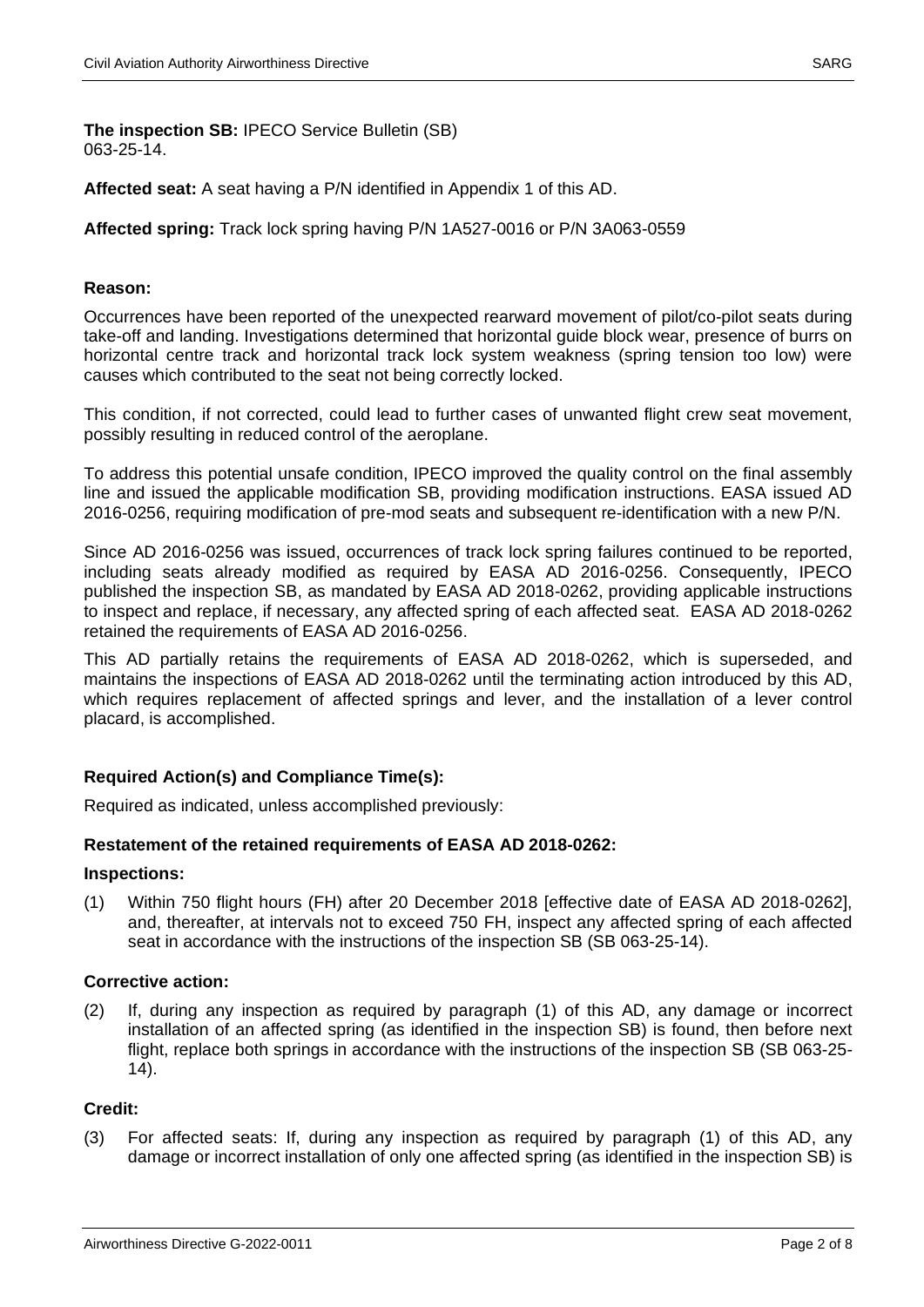found on the pilot or co-pilot seat, it is allowed to defer accomplishment of the corrective actions as required by paragraph (2) of this AD for that seat by up to 10 calendar days, provided that:

- a. Appropriate instructions are provided by the respective aircraft Type Certificate Holder.
- b. Pilots are informed.
- c. Before each take-off and landing, and after each adjustment of the seat, the pilot ensures that the seat is correctly locked in a secure position.

# **New requirements of this AD**

### **Terminating action:**

(4) Within 12 months or at the next Base Maintenance check, whichever occurs latest after the effective date of this AD, modify and re-identify each affected seat in accordance with the instructions of the applicable IPECO Service Bulletin (SB); SB 063-25-15, SB 063-25-16, SB 063-25-17 or SB 063-25-18 or in accordance with the applicable aircraft Type Certificate Holder Service Bulletin or AMM which reference the IPECO Service Bulletins.

# **Reference Publications:**

IPECO SB 063-25-08 original issue dated 31 May 2016.

IPECO SB 063-25-09 original issue dated 31 May 2016.

IPECO SB 063-25-10 original issue dated 31 May 2016.

IPECO SB 063-25-14 original issue dated 14 August 2018.

IPECO SB 063-25-15 Issue 2 dated 10 December 2021.

IPECO SB 063-25-16 Issue 2 dated 10 December 2021.

IPECO SB 063-25-17 Issue 2 dated 23 November 2021.

IPECO SB 063-25-18 Issue 2 dated 10 December 2021.

ATR SB ATR42-25-0191 original issue dated 04 July 2016, or revision 01 dated 20 July 2016.

ATR SB ATR72-25-1157 original issue dated 04 July 2016, or revision 01 dated 20 July 2016.

The use of later approved revisions of the above-mentioned documents is acceptable for compliance with the requirements of this AD.

# **Remarks:**

- 1. This AD was posted on 17 February 2022 as PAD 1987 for consultation until 17 March 2022. The Comment Response Document (CRD) has been published at the same time as the AD, on our website page [List of UK Airworthiness Directives \(caa.co.uk\).](http://publicapps.caa.co.uk/modalapplication.aspx?appid=11&mode=list&type=sercat&id=58) Once the AD is incorporated into the CAA's [CAP 747: Mandatory Requirements for Airworthiness \(caa.co.uk\),](https://publicapps.caa.co.uk/modalapplication.aspx?catid=1&appid=11&mode=detail&id=7980) the CRD can be requested via email [Continued.Airworthiness@caa.co.uk](mailto:Continued.Airworthiness@caa.co.uk)
- 2. If requested and appropriately substantiated, CAA can approve Alternative Methods of Compliance for this AD.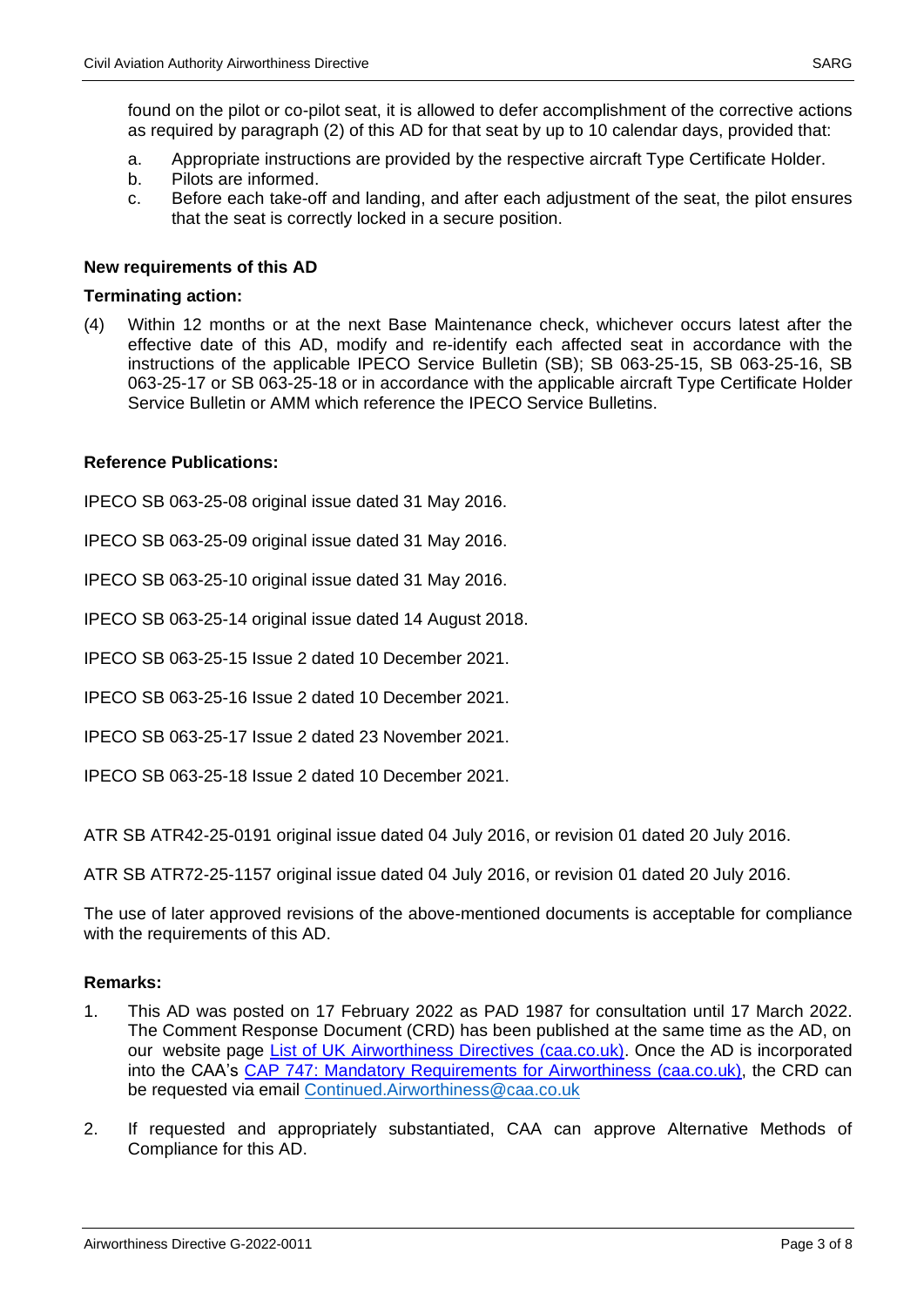- 3. Information about any failures, malfunctions, defects, or other occurrences, which may be similar to the unsafe condition addressed by this AD, and which may occur, or have occurred on a product, part or appliance not affected by this AD, can be reported to the CAA aviation safety reporting system [Occurrence reporting | Civil Aviation Authority](https://www.caa.co.uk/Our-work/Make-a-report-or-complaint/MOR/Occurrence-reporting/). This may include reporting on the same or similar components, other than those covered by the design to which this AD applies, if the same unsafe condition can exist or may develop on an aircraft with those components installed. Such components may be installed under an FAA Parts Manufacturer Approval (PMA), Supplemental Type Certificate (STC) or other modification.
- 4. Enquiries regarding this Airworthiness Directive should be referred to: [Continued.Airworthiness@caa.co.uk](mailto:Continued.Airworthiness@caa.co.uk)
- 5. For any questions concerning the technical content of the requirements in this AD, please contact:

**IPECO Holdings Limited, Aviation Way, Southend On Sea, Essex SS2 6UN, United Kingdom, Telephone: +44 1702 545118, Fax: +44 1702 540782, E-mail: Customersupport@ipeco.com.**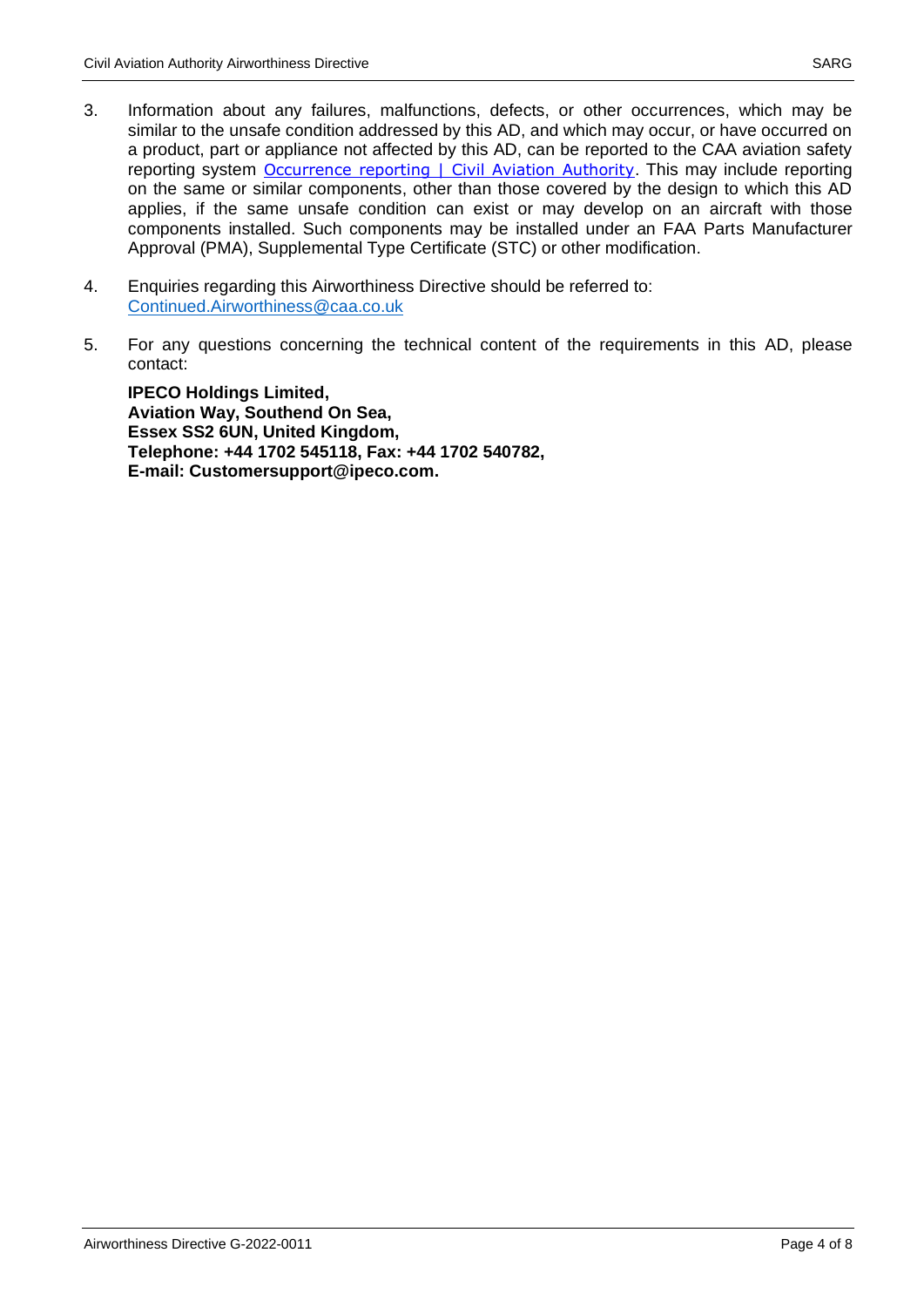# **Appendix 1 – Affected Seat P/N**

This Appendix list all the affected seat Part Numbers:

| <b>In-Service Part Number</b> | <b>In-Service Part Number</b> |
|-------------------------------|-------------------------------|
| Pre SB063-25-15               | Post SB063-25-15              |
| 3A063-0033-01-1Z              | 3A063-0033-01-1ZZ             |
| 3A063-0033-01-2Z              | 3A063-0033-01-2ZZ             |
| 3A063-0033-01-3Z              | 3A063-0033-01-3ZZ             |
| 3A063-0033-01-4Z              | 3A063-0033-01-4ZZ             |
| 3A063-0033-01-6               | 3A063-0033-01-7               |
| 3A063-0033-02-1Z              | 3A063-0033-02-1ZZ             |
| 3A063-0033-02-2Z              | 3A063-0033-02-2ZZ             |
| 3A063-0033-02-3Z              | 3A063-0033-02-3ZZ             |
| 3A063-0033-02-4Z              | 3A063-0033-02-4ZZ             |
| 3A063-0033-02-6               | 3A063-0033-02-7               |
| 3A063-0034-01-1Z              | 3A063-0034-01-1ZZ             |
| 3A063-0034-01-2Z              | 3A063-0034-01-2ZZ             |
| 3A063-0034-01-3Z              | 3A063-0034-01-3ZZ             |
| 3A063-0034-01-4Z              | 3A063-0034-01-4ZZ             |
| 3A063-0034-01-6               | 3A063-0034-01-7               |
| 3A063-0034-02-1Z              | 3A063-0034-02-1ZZ             |
| 3A063-0034-02-2Z              | 3A063-0034-02-2ZZ             |
| 3A063-0034-02-3Z              | 3A063-0034-02-3ZZ             |
| 3A063-0034-02-4Z              | 3A063-0034-02-4ZZ             |
| 3A063-0034-02-6               | 3A063-0034-02-7               |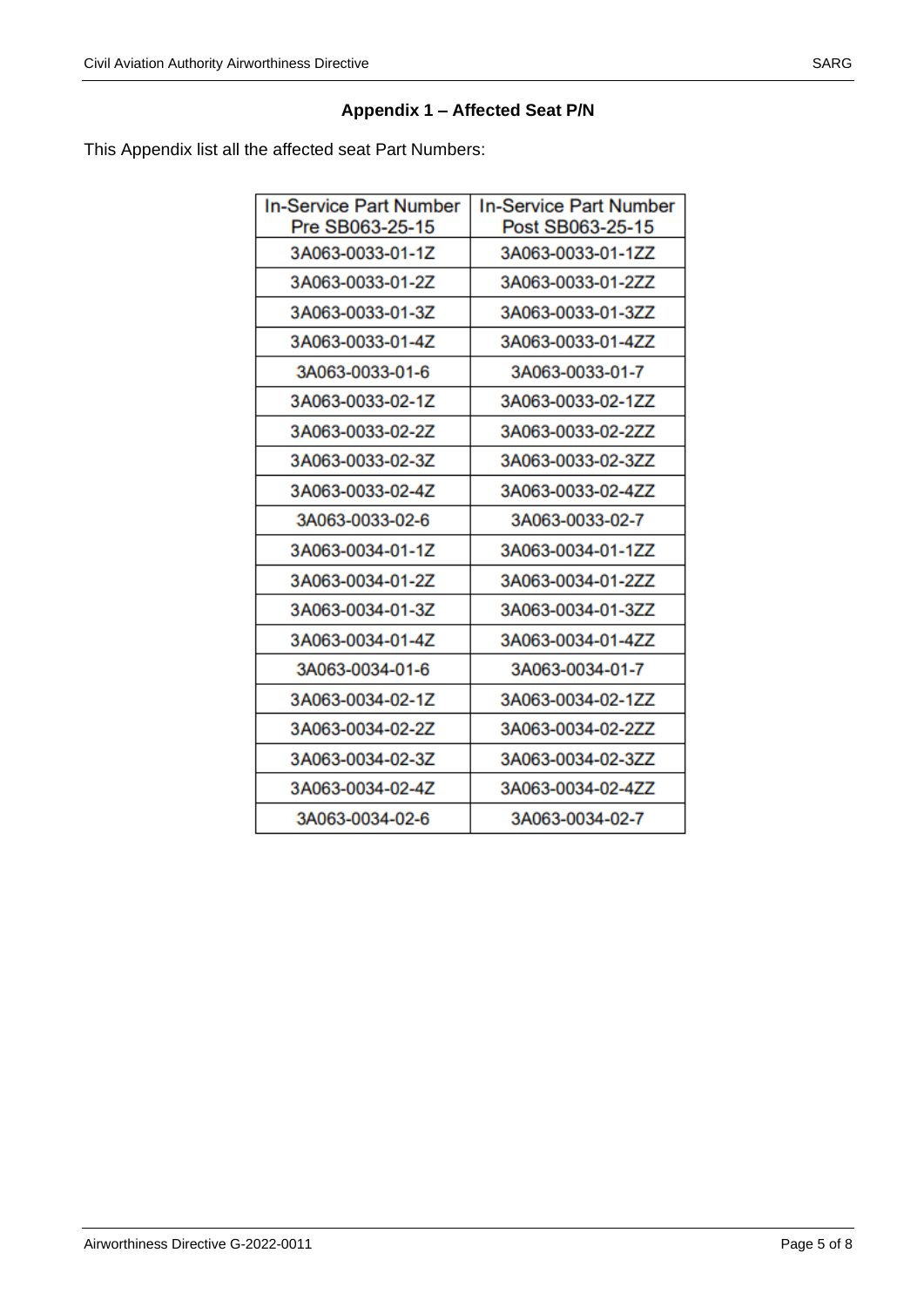| <b>In-Service Part Number</b> | <b>In-Service Part Number</b> |
|-------------------------------|-------------------------------|
| PreSB063-25-16                | Post SB063-25-16              |
| 3A063-0035-01-1Z              | 3A063-0035-01-1ZZ             |
| 3A063-0035-01-2Z              | 3A063-0035-01-2ZZ             |
| 3A063-0035-01-3Z              | 3A063-0035-01-3ZZ             |
| 3A063-0035-01-4Z              | 3A063-0035-01-4ZZ             |
| 3A063-0035-01-6               | 3A063-0035-01-7               |
| 3A063-0035-02-1Z              | 3A063-0035-02-1ZZ             |
| 3A063-0035-02-2Z              | 3A063-0035-02-2ZZ             |
| 3A063-0035-02-3Z              | 3A063-0035-02-3ZZ             |
| 3A063-0035-02-4Z              | 3A063-0035-02-4ZZ             |
| 3A063-0035-02-6               | 3A063-0035-02-7               |
| 3A063-0035-03-1Z              | 3A063-0035-03-1ZZ             |
| 3A063-0035-03-2Z              | 3A063-0035-03-2ZZ             |
| 3A063-0035-03-3Z              | 3A063-0035-03-3ZZ             |
| 3A063-0035-03-4Z              | 3A063-0035-03-4ZZ             |
| 3A063-0035-03-6               | 3A063-0035-03-7               |
| 3A063-0035-04-1Z              | 3A063-0035-04-1ZZ             |
| 3A063-0035-04-2Z              | 3A063-0035-04-2ZZ             |
| 3A063-0035-04-3Z              | 3A063-0035-04-3ZZ             |
| 3A063-0035-04-4Z              | 3A063-0035-04-4ZZ             |
| 3A063-0035-04-6               | 3A063-0035-04-7               |
| 3A063-0035-05-1Z              | 3A063-0035-05-1ZZ             |
| 3A063-0035-05-2Z              | 3A063-0035-05-2ZZ             |
| 3A063-0035-05-3Z              | 3A063-0035-05-3ZZ             |
| 3A063-0035-05-4Z              | 3A063-0035-05-4ZZ             |
| 3A063-0035-05-6               | 3A063-0035-05-7               |
| 3A063-0036-01-1Z              | 3A063-0036-01-1ZZ             |
| 3A063-0036-01-2Z              | 3A063-0036-01-2ZZ             |
| 3A063-0036-01-3Z              | 3A063-0036-01-3ZZ             |
| 3A063-0036-01-4Z              | 3A063-0036-01-4ZZ             |
| 3A063-0036-01-6               | 3A063-0036-01-7               |
| 3A063-0036-02-1Z              | 3A063-0036-02-1ZZ             |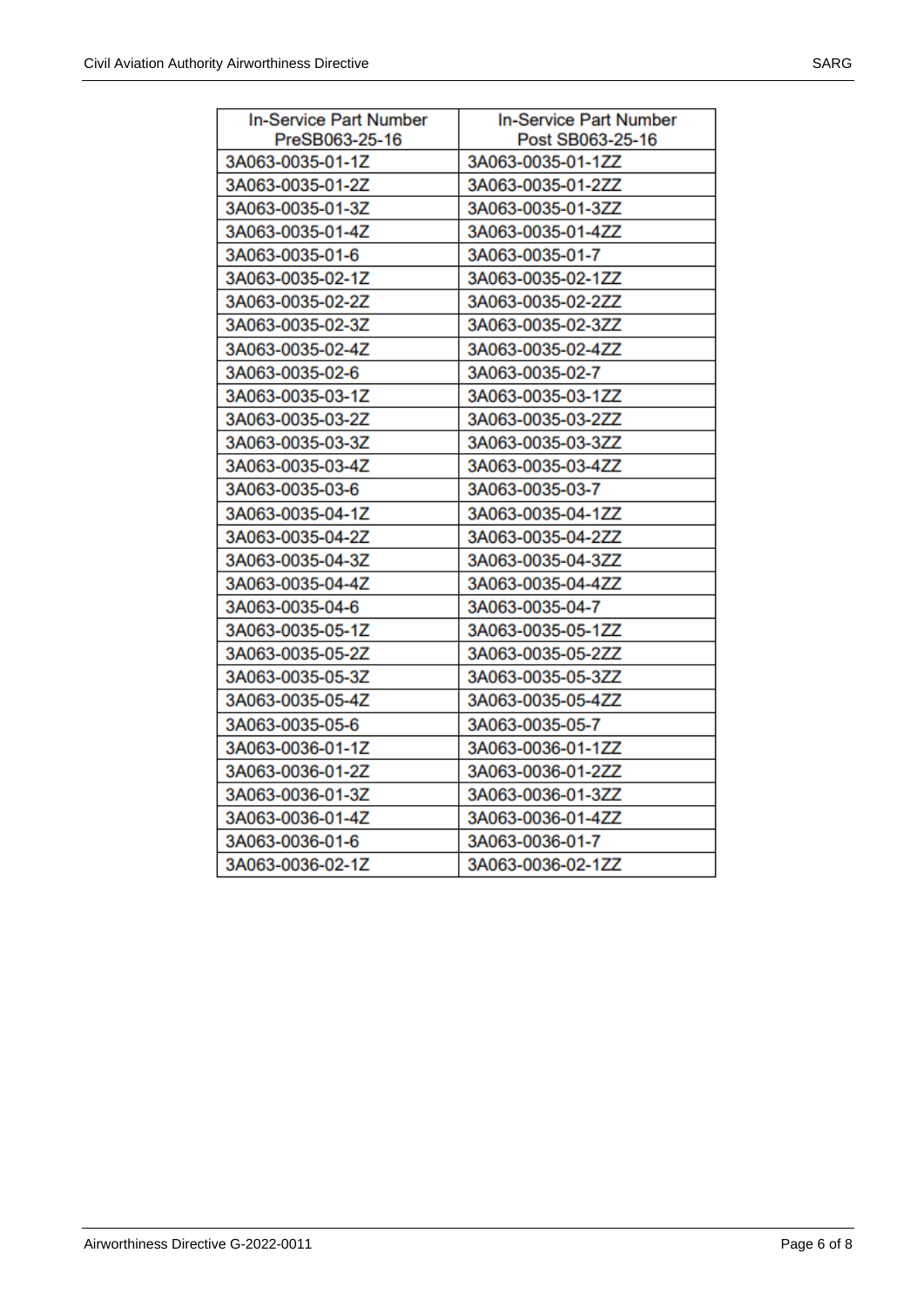| 3A063-0036-02-2Z | 3A063-0036-02-2ZZ |
|------------------|-------------------|
| 3A063-0036-02-3Z | 3A063-0036-02-3ZZ |
| 3A063-0036-02-4Z | 3A063-0036-02-4ZZ |
| 3A063-0036-02-6  | 3A063-0036-02-7   |
| 3A063-0036-03-1Z | 3A063-0036-03-1ZZ |
| 3A063-0036-03-2Z | 3A063-0036-03-2ZZ |
| 3A063-0036-03-3Z | 3A063-0036-03-3ZZ |
| 3A063-0036-03-4Z | 3A063-0036-03-4ZZ |
| 3A063-0036-03-6  | 3A063-0036-03-7   |
| 3A063-0036-04-1Z | 3A063-0036-04-1ZZ |
| 3A063-0036-04-2Z | 3A063-0036-04-2ZZ |
| 3A063-0036-04-3Z | 3A063-0036-04-3ZZ |
| 3A063-0036-04-4Z | 3A063-0036-04-4ZZ |
| 3A063-0036-04-6  | 3A063-0036-04-7   |
| 3A063-0036-05-1Z | 3A063-0036-05-1ZZ |
| 3A063-0036-05-2Z | 3A063-0036-05-2ZZ |
| 3A063-0036-05-3Z | 3A063-0036-05-3ZZ |
| 3A063-0036-05-4Z | 3A063-0036-05-4ZZ |
| 3A063-0036-05-6  | 3A063-0036-05-7   |
| 3A063-0037-01-1Z | 3A063-0037-01-1ZZ |
| 3A063-0037-01-2Z | 3A063-0037-01-2ZZ |
| 3A063-0037-01-3Z | 3A063-0037-01-3ZZ |
| 3A063-0037-01-4Z | 3A063-0037-01-4ZZ |
| 3A063-0037-01-6  | 3A063-0037-01-7   |
| 3A063-0037-02-1Z | 3A063-0037-02-1ZZ |
| 3A063-0037-02-2Z | 3A063-0037-02-2ZZ |
| 3A063-0037-02-3Z | 3A063-0037-02-3ZZ |
| 3A063-0037-02-4Z | 3A063-0037-02-4ZZ |
| 3A063-0037-02-6  | 3A063-0037-02-7   |
| 3A063-0037-03-1Z | 3A063-0037-03-1ZZ |
| 3A063-0037-03-2Z | 3A063-0037-03-2ZZ |
| 3A063-0037-03-3Z | 3A063-0037-03-3ZZ |
| 3A063-0037-03-4Z | 3A063-0037-03-4ZZ |
| 3A063-0037-03-6  | 3A063-0037-03-7   |
| 3A063-0038-01-1Z | 3A063-0038-01-1ZZ |
| 3A063-0038-01-2Z | 3A063-0038-01-2ZZ |
| 3A063-0038-01-3Z | 3A063-0038-01-3ZZ |
| 3A063-0038-01-4Z | 3A063-0038-01-4ZZ |
| 3A063-0038-01-6  | 3A063-0038-01-7   |